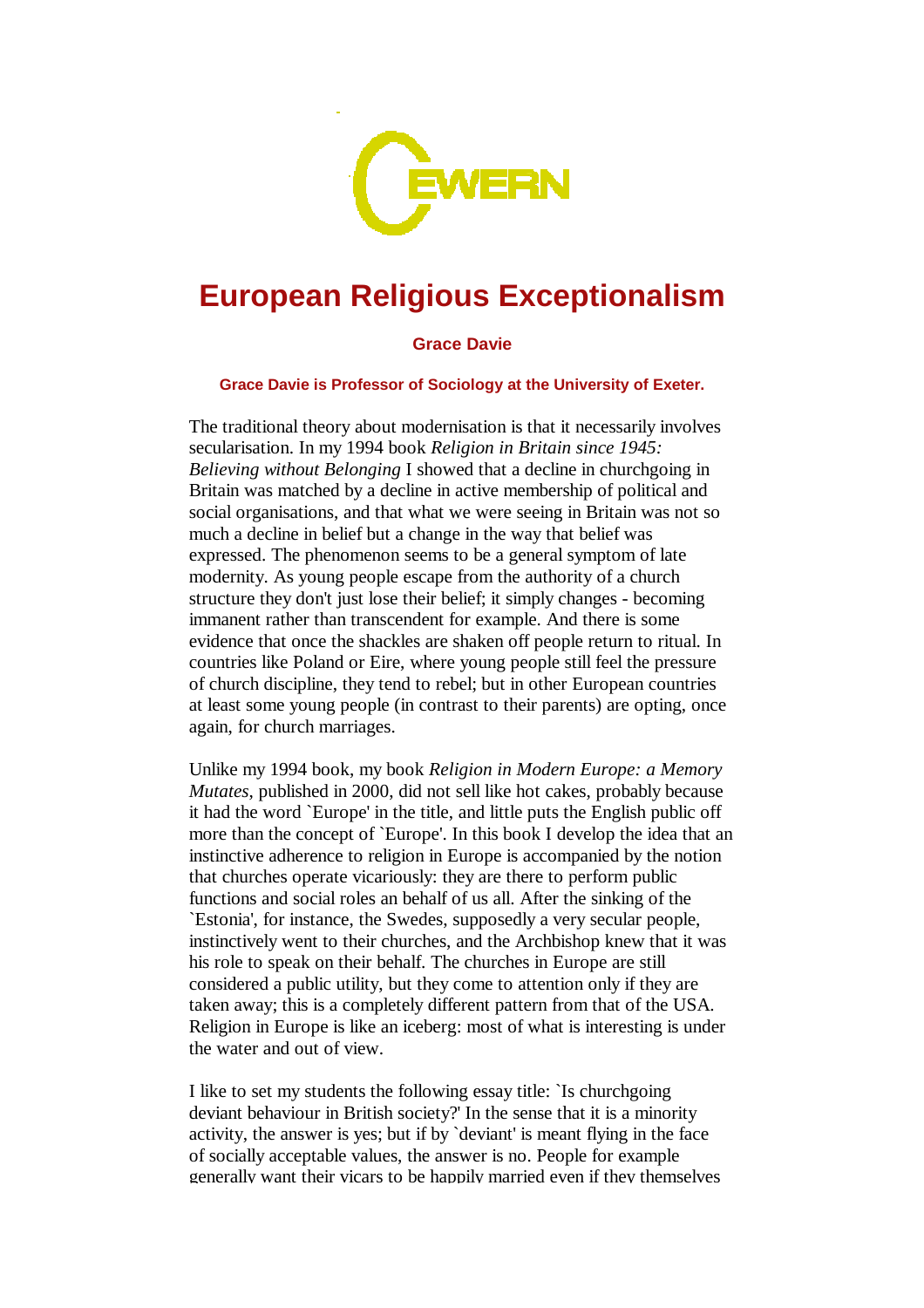are not; they want the clergy to stand vicariously for traditional values.

The dominant trend is from `obligation' to `consumption'. Churches which rely on the former are not going to get anywhere in the twentyfirst century. In contrast, a small, but still significant, number of people in Europe are now choosing to attend church - and the important word is `choosing'. Indeed far more people nowadays attend church than are actively involved in political parties or social organisations. You have to compare like with like: i.e. the active members, rather than those who support the RSPB with a standing order but otherwise take no steps to protect birds.

Freedom to choose one's faith is obviously a good thing, but too much choice can make people `choosy'. What we have undoubtedly lost in contemporary European society, however, is a shared discourse or grammar of faith.

What are the current objects of religious choice? One is obviously the conservative evangelical churches, with their offshoot in Alpha Courses; the latter have been an amazing success, now involving a million and a half people. If Alpha were a secular movement the media would be all over it; but it's religious and so they're less interested. One reason for the success of Alpha is that it is a win-win phenomenon: not only does it supply answers, the feel-good factor is also high. Another choice is what might be called the `aesthetic' one, which is more individualistic. People go to a cathedral or a city-centre church, chosen on the basis of its good preaching or traditional liturgy. They go for an `experience'. Symptomatic of this type of choice is the huge sale of CDs of religious music. Linked phenomena are pilgrimage, which is growing all over Europe, and gatherings like Greenbelt or the Kirchentag. What secular movements bring in crowds like these? Incidentally, I'm much less convinced by the claims that New Age is a phenomenon of mass appeal: I don't think it adds up to much.

What about Eastern Europe? Do the same patterns apply? Do things develop differently when, instead of having pressure put on them to attend church, people have been prevented from attending church for a generation? Are Central and Eastern Europe experiencing a different modernity from Western Europe, or will it be the same modernity just a bit delayed? Will the *Orthodox* world turn out to be different, while the rest of Central/Eastern Europe becomes ever more like Western Europe? My own prediction is that this will indeed be the case.

I am becoming ever more uneasy about the idea of the privatisation of religion, the concept (most developed in France) that religion is an entirely private affair. There is now a big issue in France over the public manifestation of Islam, a religion which can't be privatised. On this side of the Channel, the question on religion in the UK census was inserted as a result of pressure from the Muslims, who wanted to identify themselves as a religious group rather than as members of different